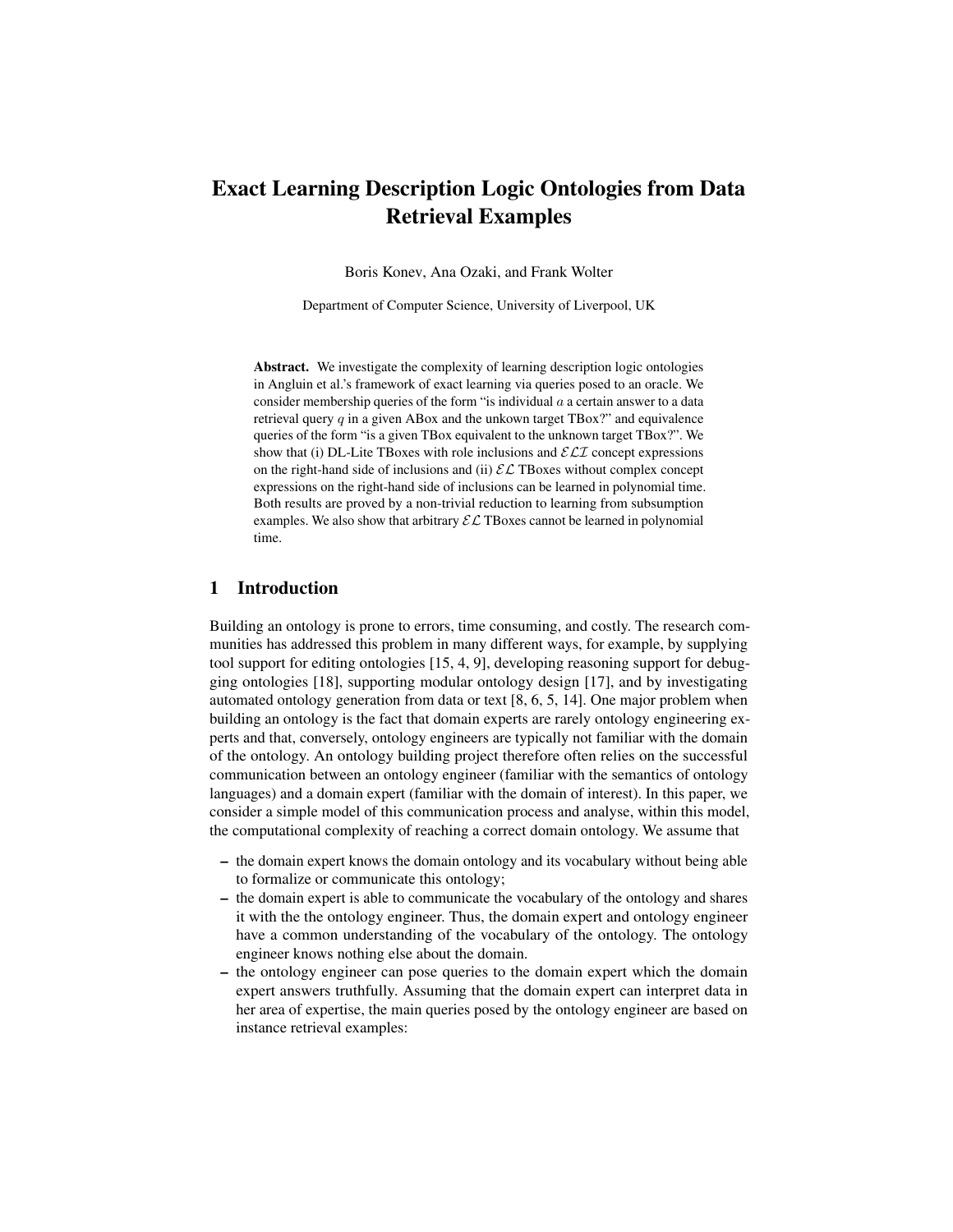• assume a data instance A and a query  $q(x)$  are given. Is the individual a a certain answer to query  $q(x)$  in A and the ontology O?

In addition, we require a way for the ontology engineer to find out whether she has reconstructed the target ontology already and, if this is not the case, to request an example illustrating the incompleteness of the reconstruction. We abstract from defining a communication protocol for this, but assume for simplicity that the following query can be posed by the ontology engineer:

• Is this ontology H complete? If not, return a data instance A, a query  $q(x)$ , and an individual a such that a is a certain answer to  $q(x)$  in A and the ontology O and it is not a certain answer to  $q(x)$  in A and the ontology  $H$ .

Given this model, our question is whether the ontology engineer can learn the target ontology  $\mathcal O$  and which computational resources are required for this depending on the ontology language in which the ontology  $\mathcal O$  and the hypothesis ontologies  $\mathcal H$  are formulated. Our model obviously abstracts from a number of fundamental problems in building ontologies and communicating about them. In particular, it makes the assumption that the domain expert knows the domain ontology and its vocabulary (without being able to formalize it) despite the fact that finding an appropriate vocabulary for a domain of interest is a major problem in ontology design [8]. We make this assumption here in order to isolate the problem of communication about the logical relationships between known vocabulary items and its dependence on the ontology language within which the relationships can be formulated.

The model described above is an instance of Angluin et al.'s framework of exact learning via queries to an oracle [1]. The queries using instance retrieval examples can be regarded as membership queries posed by a learner to an oracle and the completeness query based on a hypothesis  $H$  can be regarded as an equivalence query by the learner to the oracle. Formulated in Angluin's terms we are thus interested in whether there exists a deterministic learning algorithm that poses membership and equivalence queries of the above form to an oracle and that learns an arbitrary ontology over a given ontology language in polynomial time. We consider polynomial learnability in three distinct DLs: we show that DL-Lite ontologies with role inclusions and arbitrary  $\mathcal{ELI}$  concepts on the right-hand side of concept inclusions can be learned in polynomial time if database queries in instance retrieval examples are  $\mathcal{ELI}$  instance queries (or, equivalently, acyclic conjunctive queries). We call this DL DL-Lite $\frac{a}{\mathcal{R}}$  and note that it is the core of the web ontology language profile OWL2 QL. We also note that *without* complex ELI concepts on the right-hand side of concept inclusions, polynomial learnability would be trivial as only finitely many non-equivalent such TBoxes exist over a given vocabulary of concept and role names. The second DL we consider is  $\mathcal{EL}$  which is the logic underpinning the web ontology language profile OWL2 EL. We show that  $\mathcal{EL}$  TBoxes cannot be learned in polynomial time using the protocol above if the database queries in instance retrieval examples are  $\mathcal{EL}$  instance queries. We then consider the fragment  $\mathcal{EL}_{\text{lhs}}$  of  $\mathcal{EL}$  without complex concepts on the right-hand side of concept inclusions and prove that it can be learned in polynomial time using the above protocol with instance retrieval examples. The proofs of the positive learning results are by reduction to polynomial time learnability results for DL-Lite<sup> $\exists$ </sup> and  $\mathcal{EL}_{\text{ths}}$  for the case in which *concept subsumptions* rather than instance retrieval examples are used in the communication between the learner and the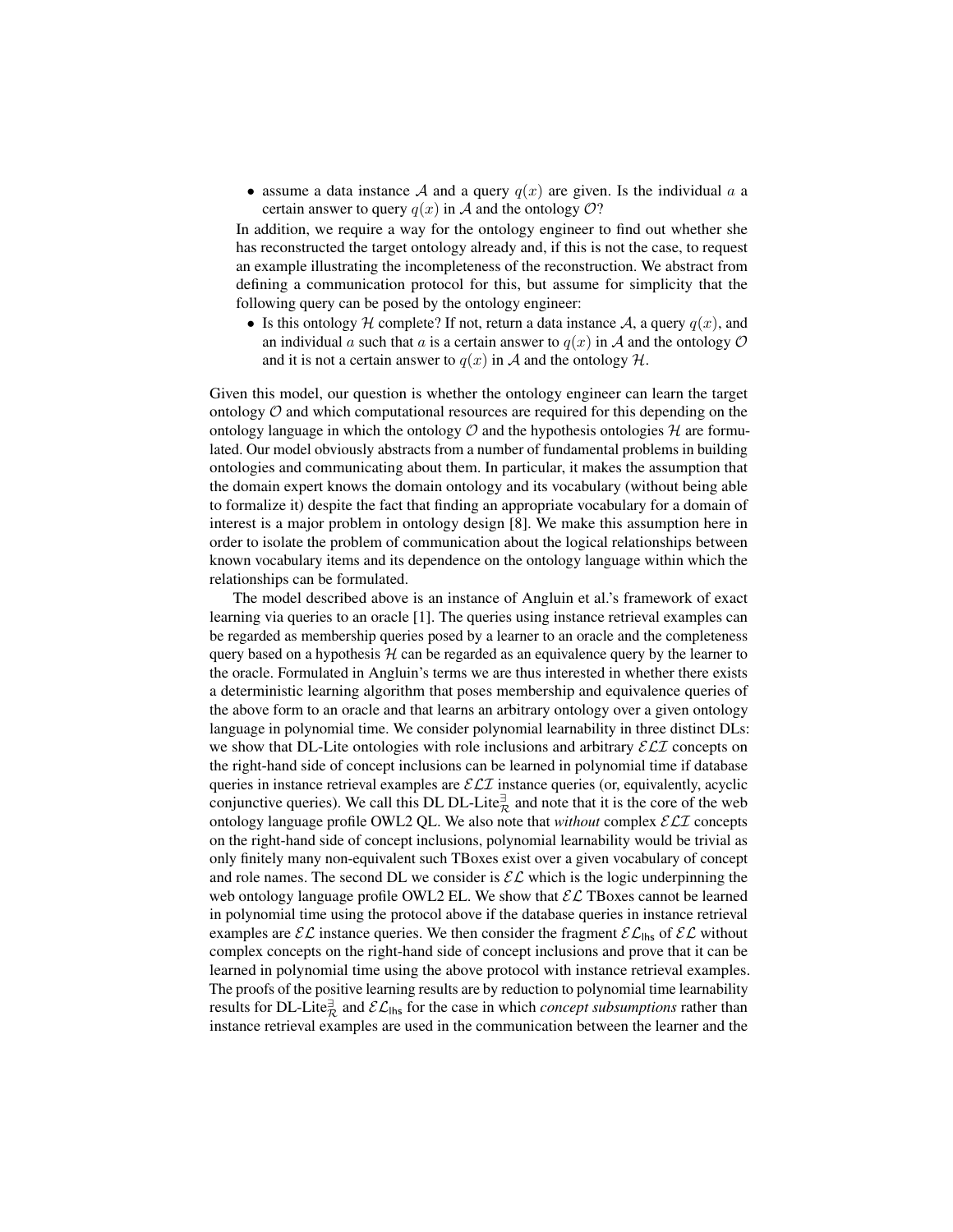oracle [12]. Our move from concept subsumptions to data retrieval examples is motivated by the observation that domain experts are often more familiar with querying data in their domain than with the logical notion of subsumption between complex concepts. Detailed proofs are provided at http://csc.liv.ac.uk/˜frank/publ/publ.html.

# 2 Preliminaries

Let  $N_c$  and  $N_R$  be countably infinite sets of *concept* and *role* names, respectively. The dialect DL-Lite<sup> $\frac{3}{R}$ </sup> of DL-Lite is defined as follows [7]. A *role* is a role name or an inverse role  $r^-$  with  $r \in N_R$ . A *role inclusion (RI)* is of the form  $r \subseteq s$ , where r and s are roles. A *basic concept* is either a concept name or of the form  $\exists r.\top$ , with r a role. A DL-Lite<sup> $\frac{1}{R}$ </sup> concept inclusion (CI) is of the form  $B \sqsubseteq C$ , where B is a basic concept expression and C is an  $\mathcal{ELI}$  concept expression, that is, C is formed according to the rule  $C, D := A | \top | C \sqcap D | \exists r.C | \exists r^- . C$  where A ranges over N<sub>C</sub> and r ranges over N<sub>R</sub>. A DL-Lite $\frac{1}{\mathcal{R}}$  TBox is a finite set of DL-Lite $\frac{1}{\mathcal{R}}$  CIs and RIs. As usual, an  $\mathcal{EL}$ *concept expression* is an  $\mathcal{ELI}$  concept expression that does not use inverse roles, an  $\mathcal{EL}$ *concept inclusion* has the form  $C \sqsubseteq D$  with C and D  $\mathcal{EL}$  concept expressions, and a *(general)*  $\mathcal{EL}$  *TBox* is a finite set of  $\mathcal{EL}$  concept inclusions [2]. We also consider the restriction  $\mathcal{EL}_{\text{ths}}$  of general  $\mathcal{EL}$  TBoxes where only concept names are allowed on the right-hand side of concept inclusions. The *size* of a concept expression C, denoted with  $|C|$ , is the length of the string that represents it, where concept names and role names are considered to be of length one. A TBox *signature* is the set of concept and role names occurring in the TBox. The *size* of a TBox  $\mathcal{T}$ , denoted with  $|\mathcal{T}|$ , is  $\sum_{C \sqsubseteq D \in \mathcal{T}} |C| + |D|$ .

Let  $N_1$  be a countably infinite set of *individual names*. An ABox  $\overline{A}$  is a finite nonempty set containing *concept name assertions*  $A(a)$  and *role assertions*  $r(a, b)$ , where a, b are individuals in  $N_1$ , A is a concept name and r is a role. Ind(A) denotes the set of individuals that occur in A. A is a *singleton* ABox if it contains only one ABox assertion. Assertions of the form  $C(a)$  and  $r(a, b)$ , where  $a, b \in \mathbb{N}_1$ ,  $C$  an  $\mathcal{ELI}$  concept expression, and  $r \in N_R$ , are called *instance assertions*. Note that instance assertions of the form  $C(a)$  with C not a concept name nor  $C = \top$  do not occur in ABoxes. The semantics of description logic is defined as usual [3]. We write  $\mathcal{I} \models \alpha$  to say that an inclusion or assertion  $\alpha$  is true in *I*. An interpretation *I* is a *model* of a KB  $(\mathcal{T}, \mathcal{A})$  if  $\mathcal{I} \models \alpha$  for all  $\alpha \in \mathcal{T} \cup \mathcal{A}.$   $(\mathcal{T}, \mathcal{A}) \models \alpha$  means that  $\mathcal{I} \models \alpha$  for all models  $\mathcal{I}$  of  $(\mathcal{T}, \mathcal{A}).$ 

A *learning framework*  $\mathfrak F$  is a triple  $(X, \mathcal L, \mu)$ , where X is a set of *examples* (also called domain or instance space),  $\mathcal L$  is a set of *learning concepts*<sup>1</sup> and  $\mu$  is a mapping from  $\mathcal L$  to  $2^X$ . The *subsumption* learning framework  $\mathfrak{F}_{\mathcal S}$ , studied in [12], is defined as  $(X_{\mathcal{S}}, \mathcal{L}, \mu_{\mathcal{S}})$ , where  $\mathcal{L}$  is the set of all TBoxes that are formulated in a given DL;  $X_{\mathcal{S}}$  is the set of *subsumption examples* of the form  $C \sqsubseteq D$ , where  $C, D$  are concept expressions of the DL under consideration; and  $\mu_{\mathcal{S}}(\mathcal{T})$  is defined as  $\{C \sqsubseteq D \in X_{\mathcal{S}} | \mathcal{T} \models C \sqsubseteq D\}$ , for every  $\mathcal{T} \in \mathcal{L}$ . It should be clear that  $\mu_{\mathcal{S}}(\mathcal{T}) = \mu_{\mathcal{S}}(\mathcal{T}')$  if, and only if, the TBoxes  $\mathcal{T}'$ and  $\mathcal{T}'$  entail the same set of inclusions, that is, they are logically equivalent.

<sup>&</sup>lt;sup>1</sup> In the learning literature (e.g.,  $[1]$ ), the term 'learning concept' is often defined as a set of examples. We do not distinguish between learning concepts and their representations and only consider representable learning concepts to emphasize on the task of identifying a TBox that is logically equivalent to the target TBox.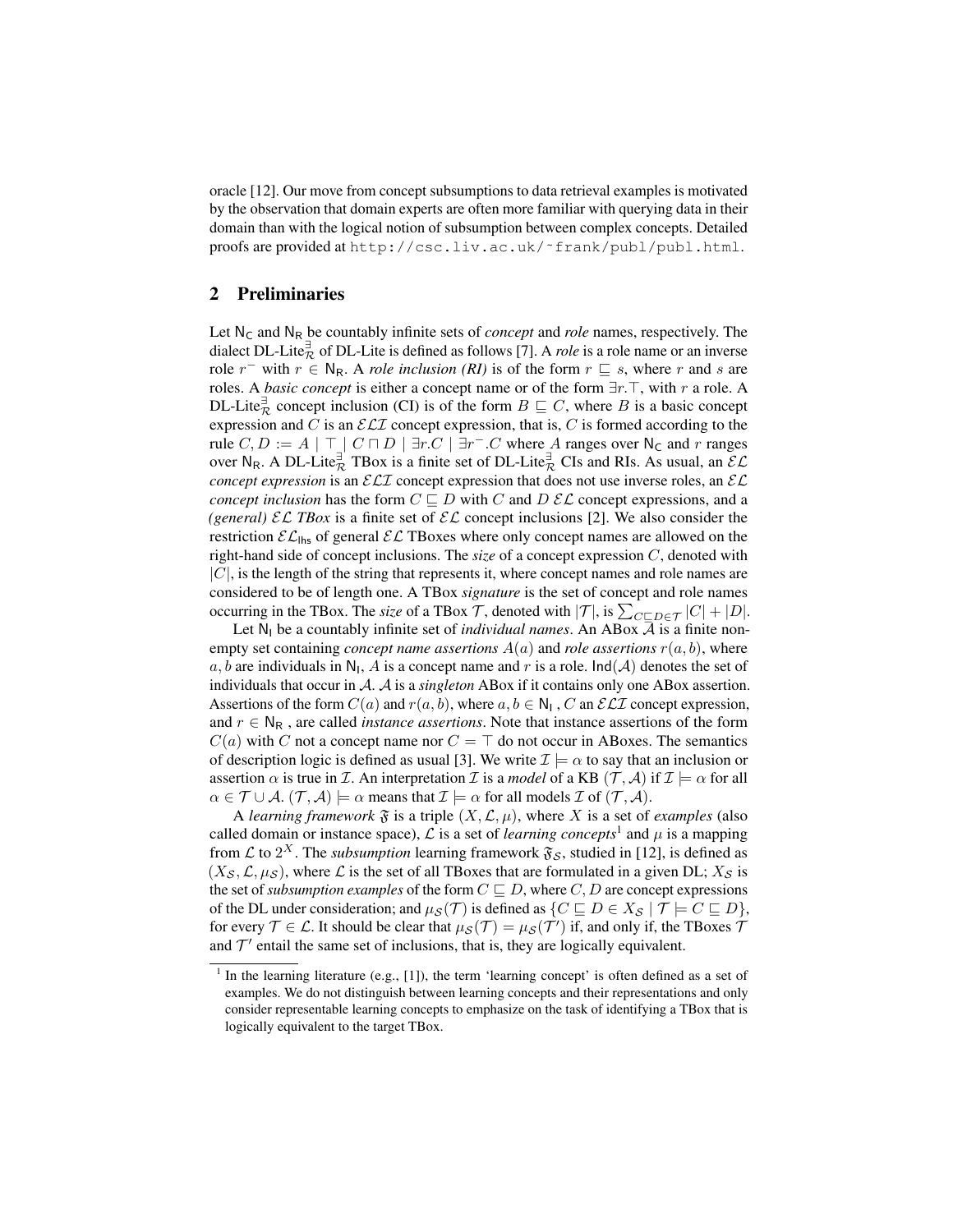We study the *data retrieval* learning framework  $\mathfrak{F}_D$  defined as  $(X_D, \mathcal{L}, \mu_D)$ , where L is same as in  $\mathfrak{F}_{\mathcal{S}}$ ; X is the set of *data retrieval examples* of the form  $(A, D(a))$ , where  $A$  is an ABox,  $D(a)$  is a concept assertion of the DL under consideration, and  $a \in \text{Ind}(\mathcal{A})$ ; and  $\mu(\mathcal{T}) = \{(\mathcal{A}, D(a)) \in X_{\mathcal{D}} \mid (\mathcal{T}, \mathcal{A}) \models D(a)\}.$  As in the case of learning from subsumptions,  $\mu_{\mathcal{S}}(\mathcal{T}) = \mu_{\mathcal{S}}(\mathcal{T}')$  if, and only if, the TBoxes  $\mathcal T$  and  $\mathcal T'$  are logically equivalent.

Given a learning framework  $\mathfrak{F} = (X, \mathcal{L}, \mu)$ , we are interested in the exact identification of a *target* learning concept  $l \in \mathcal{L}$  by posing queries to oracles. Let MEM<sub>l, X</sub> be the oracle that takes as input some  $x \in X$  and returns 'yes' if  $x \in \mu(l)$  and 'no' otherwise. We say that x is a *positive example* for l if  $x \in \mu(l)$  and a *negative example* for l if  $x \notin \mu(l)$ . Then a *membership query* is a call to the oracle MEM<sub>l,X</sub>. Similarly, for every  $l \in \mathcal{L}$ , we denote by  $EQ_{l,X}$  the oracle that takes as input a *hypothesis* learning concept  $h \in \mathcal{L}$  and returns 'yes', if  $\mu(h) = \mu(l)$ , or a *counterexample*  $x \in \mu(h) \oplus \mu(l)$ otherwise, where ⊕ denotes the symmetric set difference. An *equivalence query* is a call to the oracle  $EQ_{l,X}$ .

We say that a learning framework  $(X, \mathcal{L}, \mu)$  is *exact learnable* if there is an algorithm A such that for any target  $l \in \mathcal{L}$  the algorithm A always halts and outputs  $l' \in \mathcal{L}$  such that  $\mu(l) = \mu(l')$  using membership and equivalence queries answered by the oracles  $MEM_{l,X}$  and  $EQ_{l,X}$ , respectively. A learning framework  $(X, \mathcal{L}, \mu)$  is *polynomially* exact learnable if it is exact learnable by an algorithm  $A$  such that at every step<sup>2</sup> of computation the time used by A up to that step is bounded by a polynomial  $p(|l|, |x|)$ , where l is the target and  $x \in X$  is the largest counterexample seen so far<sup>3</sup>. As argued in the introduction, for learning subsumption and data retrieval learning frameworks we additionally assume that the signature of the target TBox is always known to the learner.

An important class of learning algorithms—in particular, all algorithms presented in [12, 10, 16] fit in this class—always make equivalence queries with hypotheses h which are polynomial in the size of l and such that  $\mu(h) \subseteq \mu(l)$ , so that counterexamples returned by the  $EQ_{l,X}$  oracles are always positive. We say that such algorithms use *positive bounded equivalence queries*.

#### 3 Polynomial Time Learnability

In this section we prove polynomial time exact learnability of the DL-Lite $\frac{a}{R}$  and  $\mathcal{EL}_{\mathsf{u} \mathsf{hs}}$ data retrieval learning frameworks. These frameworks are instances of the general definition given above, where the concept expression  $D$  in a data retrieval example  $(A, D(a))$  is an  $\mathcal{ELI}$  concept expression in the DL-Lite<sup> $\frac{3}{R}$ </sup> framework and an  $\mathcal{EL}$  concept expression in the  $\mathcal{EL}_{\mathsf{u} \mathsf{hs}}$  framework, respectively.

The proof is by reduction to learning from subsumptions. We illustrate its idea for  $\mathcal{EL}_{\mathsf{u} \mathsf{hs}}$ . To learn a TBox from data retrieval examples we run a learning from subsumptions algorithm as a 'black box'. Every time the learning from subsumptions algorithm makes a membership or an equivalence query we rewrite the query into the data setting and pass it on to the data retrieval oracle. The oracle's answer, rewritten back to the subsumption

<sup>&</sup>lt;sup>2</sup> We count each call to an oracle as one step of computation.

<sup>&</sup>lt;sup>3</sup> We assume some natural notion of a length of an example x and a learning concept  $l$ , denoted |x| and  $|l|$ , respectively.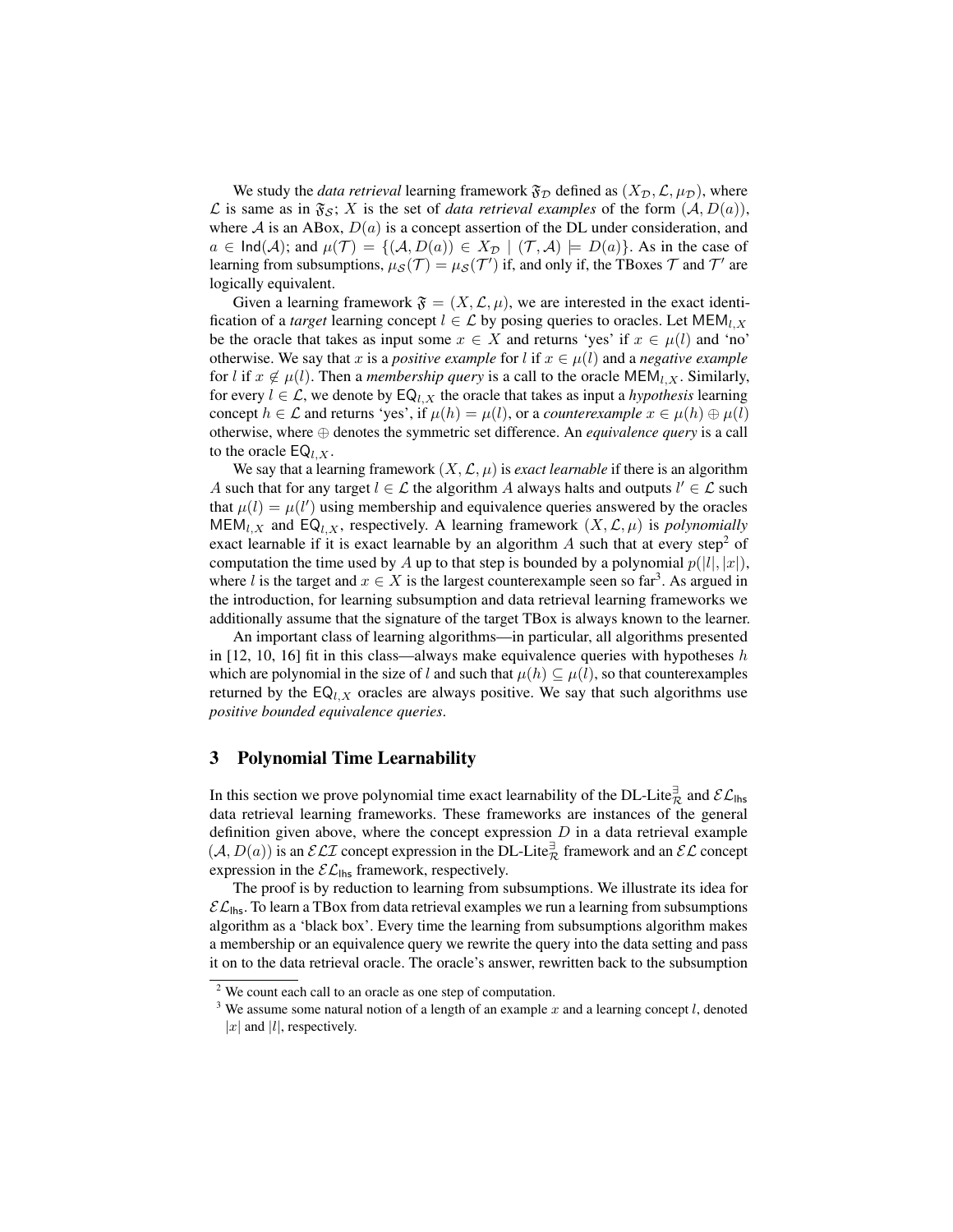

Fig. 1: An ABox  $A = \{r(a, a), s(a, a), A(a)\}\$ and its unravelling up to level n.

setting, is given to the learning from subsumptions algorithm. When the learning from subsumptions algorithm terminates we return the learnt TBox. This reduction is made possible by the close relationship between data retrieval and subsumption examples. For every TBox  $\mathcal T$  and inclusions  $C \sqsubseteq D$ , one can interpret a concept expression C as a labelled tree and encode this tree as an ABox  $\mathcal{A}_C$  with root  $\rho_C$  such that  $\mathcal{T} \models C \sqsubseteq D$ iff  $(\mathcal{T}, \mathcal{A}_{C}) \models D(\rho_{C}).$ 

Then, membership queries in the subsumption setting can be answered with the help of a data retrieval oracle due to the relation between subsumptions and instance queries described above. An inclusion  $C \subseteq D$  is a (positive) subsumption example for some target TBox  $\mathcal T$  if, and only if,  $(\mathcal A_C, D(\rho_C))$  is a (positive) data retrieval example for the same target  $\mathcal T$ . To handle equivalence queries, we need to be able to rewrite data retrieval counterexamples returned by the data retrieval oracle into the subsumption setting. For every TBox  $\mathcal T$  and data retrieval query  $(\mathcal A, D(a))$  one can construct a concept expression  $C_A$  such that  $(\mathcal{T}, \mathcal{A}) \models D(a)$  iff  $\mathcal{T} \models C_A \sqsubseteq D$ . Such a concept expression  $C_A$  can be obtained by unravelling  $A$  into a tree-shaped ABox and representing it as a concept expression. This unravelling, however, can increase the ABox size exponentially. Thus, to obtain a polynomial bound on the running time of the learning process,  $C_A \sqsubseteq D$  cannot be simply returned as an answer to a subsumption equivalence query. For example, for a target TBox  $\mathcal{T} = \{\exists r^n.A \sqsubseteq B\}$  and a hypothesis  $\mathcal{H} = \emptyset$  the data retrieval query  $(\mathcal{A}, B(a))$ , where  $\mathcal{A} = \{r(a, a), s(a, a), A(a)\}\$ , is a positive counterexample. The tree-shaped unravelling of  $A$  up to level n is a full binary tree of depth  $n$ , as shown in Fig. 1. On the other hand, the non-equivalence of  $\mathcal T$  and  $\mathcal H$  can already be witnessed by  $(\mathcal A', B(a))$ , where  $\mathcal A' = \{r(a, a), A(a)\}.$  The unravelling of A' up to level n produces a linear size ABox  $\{r(a, a_2), r(a_2, a_3), \ldots,$  $r(a_{n-1}, a_n)$ ,  $A(a)$ ,  $A(a_2)$ , ...,  $A(a_n)$ }, corresponding to the left-most path in Fig. 1, which, in turn, is linear-size w.r.t. the target inclusion  $\exists r^n.A \sqsubseteq B$ . Notice that A' is obtained from A by removing the  $s(a, a)$  edge and checking, using membership queries, whether  $(\mathcal{T}, \mathcal{A}') \models q$  still holds. In other words, one might need to ask further membership queries in order to rewrite answers to data retrieval equivalence queries given by the data retrieval oracle into the subsumption setting.

We address the need of rewriting counterexamples by introducing an abstract notion of reduction between different exact learning frameworks. To simplify notation, we assume that both learning frameworks use the same set of learning concepts  $\mathcal L$  and only consider positive bounded equivalence queries. This definition of reduction can be easily extended to arbitrary learning frameworks and arbitrary queries.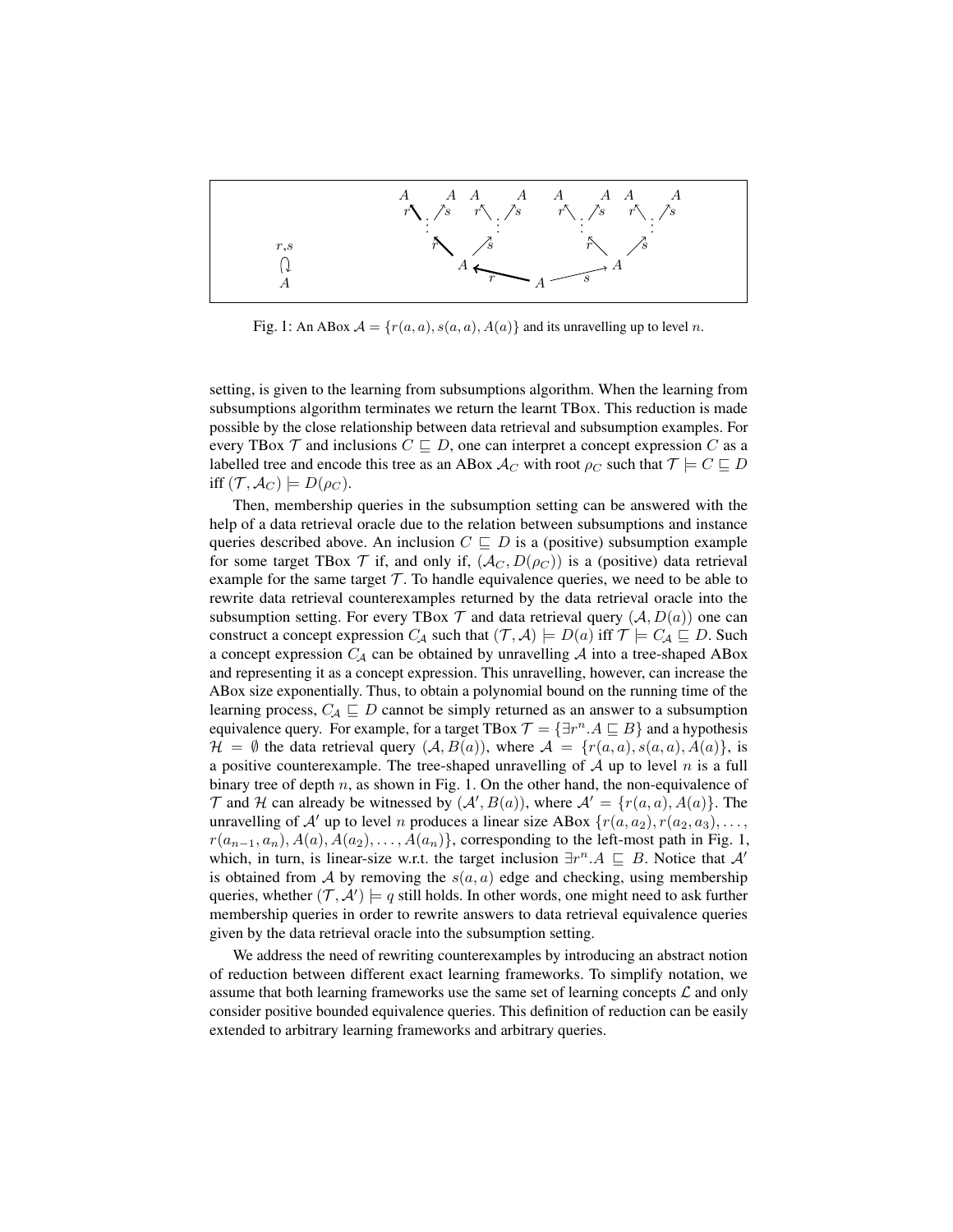We say that a learning framework  $\mathfrak{F} = (X, \mathcal{L}, \mu)$  *polynomially reduces* to  $\mathfrak{F}' =$  $(X', \mathcal{L}, \mu')$  if for some polynomials  $p_1(\cdot), p_2(\cdot)$  and  $p_3(\cdot, \cdot)$  there exist a function f:  $X' \to X$  and a partial function  $g : \mathcal{L} \times \mathcal{L} \times X \to X'$ , defined for every  $(l, h, x)$  such that  $|h| = p_1(|l|)$ ,  $\mu(h) \subseteq \mu(l)$  and  $x \in X$ , for which the following conditions hold.

- For all  $x' \in X'$  we have  $x' \in \mu'(l)$  if, and only if,  $f(x') \in \mu(l)$ ;
- $\text{I}$  For all  $x \in X$  we have  $x \in \mu(l) \setminus \mu(h)$  if, and only if,  $g(l, h, x) \in \mu'(l) \setminus \mu'(h)$ ;
- $-f(x')$  is computable in time  $p_2(|x'|);$
- $g(l, h, x)$  is computable in time  $p_3(|l|, |x|)$  and l can only be accessed by calls to the membership oracle  $MEM_{l,X}$ .

As in the case of learning algorithms, we consider every call to the oracle as one step of computation. Notice also that even though  $g$  takes  $h$  as input, the polynomial time bound on computing  $g(l, h, x)$  does not depend on the size of h as g is only defined for  $h$  polynomial in the size of  $l$ .

**Theorem 1.** Let  $(X, \mathcal{L}, \mu)$  and  $(X', \mathcal{L}, \mu')$  be learning frameworks. If there exists a polynomial reduction from  $(X, \mathcal{L}, \mu)$  to  $(X', \mathcal{L}, \mu')$  and a polynomial learning algorithm for  $(X', \mathcal{L}, \mu')$  that uses membership queries and positive bounded equivalence queries *then*  $(X, \mathcal{L}, \mu)$  *is polynomially exact learnable.* 

We use Theorem 1 to prove that DL-Lite<sup> $\frac{3}{2}$ </sup> and  $\mathcal{EL}_{\text{lhs}}$  TBoxes can be learned in polynomial time from data retrieval examples. We employ the following result:

**Theorem 2** ([12]). The DL-Lite $\frac{a}{R}$  and  $\mathcal{EL}_{\text{hbs}}$  subsumption learning frameworks are *polynomial time exact learnable with membership and positive bounded equivalence queries.*

As the existence of  $f$  is guaranteed by the following lemma, in what follows we prove the existence of  $q$  and establish the corresponding time bounds.

**Lemma 1.** Let  $L \in \{DL\text{-}Like_R^{\exists}, \mathcal{EL}_{\mathsf{hbs}}\}$  and let  $C \sqsubseteq D$  be an L concept inclusion. Then  $(T, \mathcal{A}_{C}) \models D(\rho_{C})$  *if, and only if,*  $\mathcal{T} \models C \sqsubseteq D$ *.* 

Polynomial Reduction for DL-Lite $\frac{a}{\mathcal{R}}$  TBoxes We show for any target  $\mathcal T$  and hypothesis  $H$  polynomial in the size of  $T$  that Algorithm 1 transforms every positive counterexample in polynomial time to a positive counterexample with a singleton ABox (i.e., of the form  $\{A(a)\}\$  or  $\{r(a, b)\}\)$ ). Using the equivalences  $(\mathcal{T}, \{A(a)\}) \models C(a)$  iff  $\mathcal{T} \models A \sqsubseteq C$  and  $(\mathcal{T}, \{r(a, b)\}) \models C(a)$  iff  $\mathcal{T} \models \exists r.\top \sqsubseteq C$ , we then obtain a positive subsumption counterexample, so  $q(l, h, x)$  is computable in polynomial time.

Given a positive data retrieval counterexample  $(A, C(a))$ , Algorithm 1 exhaustively applies the *role saturation* and *parent-child merging* rules introduced in [12]. We say that an instance assertion  $C(a)$  is *role saturated* for  $(\mathcal{T}, \mathcal{A})$  if  $(\mathcal{T}, \mathcal{A}) \not\models C'(a)$  whenever C' is the result of replacing a role r by some role  $s \in N_R \cap \Sigma_T$  with  $\mathcal{T} \not\models r \sqsubseteq s$  and  $\mathcal{T} \models s \sqsubseteq r$ , where  $\Sigma_{\mathcal{T}}$  is the signature of the target TBox  $\mathcal{T}$  known to the learner. To define parent/child merging, we identify each  $\mathcal{ELI}$  concept C with a finite tree  $T_C$ whose nodes are labeled with concept names and edges are labeled with roles in the standard way. For example, if  $C = \exists t. (A \sqcap \exists r. \exists r. \exists r. B) \sqcap \exists s. \top$  then Fig. 2a illustrates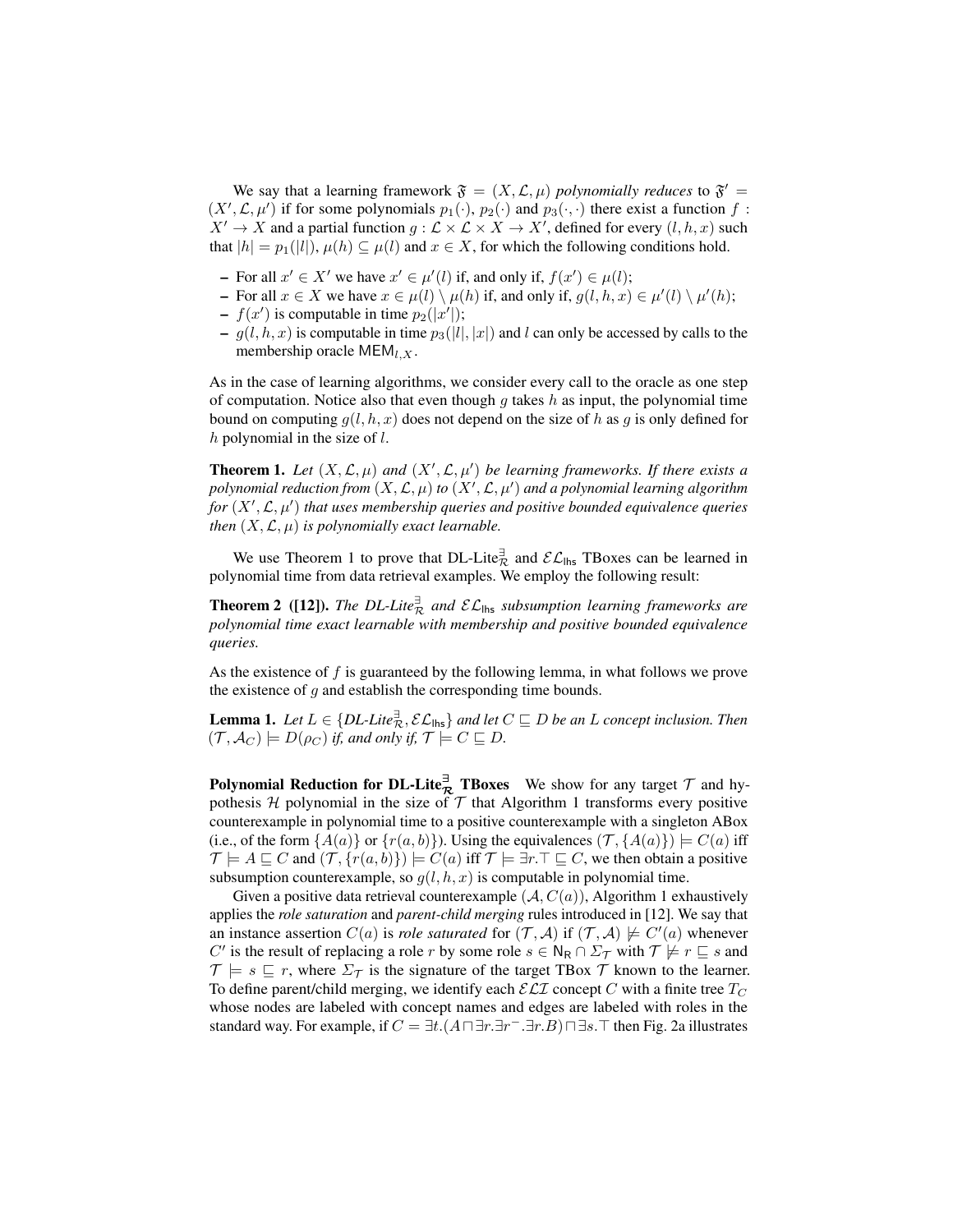Algorithm 1 Reducing the positive counterexample

1: Let  $C(a)$  be an instance assertion such that  $(\mathcal{H}, \mathcal{A}) \not\models C(a)$  and  $(\mathcal{T}, \mathcal{A}) \models C(a)$ 2: function REDUCECOUNTEREXAMPLE( $\mathcal{A}, C(a)$ ) 3: Find a role saturated and parent/child merged  $C(a)$  (membership queries) 4: **if**  $C = C_0 \sqcap ... \sqcap C_n$  then 5: Find  $C_i$ ,  $0 \le i \le n$ , such that  $(\mathcal{H}, \mathcal{A}) \not\models C_i(a)$ 6:  $C := C_i$ 7: if  $C = \exists r.C'$  and there is  $r(a, b) \in A$  such that  $(\mathcal{T}, A) \models C'(b)$  then 8: REDUCECOUNTEREXAMPLE( $A, C'(b)$ ) 9: else 10: Find a singleton  $\mathcal{A}' \subseteq \mathcal{A}$  such that  $(\mathcal{T}, \mathcal{A}') \models C(a)$  but 11:  $(\mathcal{H}, \mathcal{A}') \not\models C(a)$  (membership queries) 12: **return**  $(A', C(a))$ 

 $T_C$ . Now, we say that an instance assertion  $C(a)$  is *parent/child merged* for  $\mathcal T$  and  $\mathcal A$ if for nodes  $n_1, n_2, n_3$  in  $T_C$  such that  $n_2$  is an r-successor of  $n_1, n_3$  is an s-successor of  $n_2$  and  $\mathcal{T} \models r^- \equiv s$  we have  $(\mathcal{T}, \mathcal{A}) \not\models C'(a)$  if  $C'$  is the concept that results from identifying  $n_1$  and  $n_3$ . For instance, the concept in Fig. 2c is the result of identifying the leaf labeled with  $B$  in Fig. 2b with the parent of its parent.

We present a run of Algorithm 1 for  $\mathcal{T} = \{A \sqsubseteq \exists s.B, s \sqsubseteq r\}$  and  $\mathcal{H} = \{s \sqsubseteq r\}$ . Assume the oracle gives as counterexample  $(A, C(a))$ , where  $A = \{t(a, b), A(b), s(a, c)\}\$ and  $C(a) = \exists t. (A \sqcap \exists r. \exists r. \exists r. B) \sqcap \exists s. \top(a)$  (Fig. 2a). Role saturation produces  $C(a) = \exists t. (A \sqcap \exists s. \exists s^- . \exists s. B) \sqcap \exists s. \top(a)$  (Fig. 2b). Then, applying parent/child merging twice we obtain  $C(a) = \exists t. (A \sqcap \exists s.B) \sqcap \exists s. \top(a)$  (Fig. 2c and 2d).



Fig. 2: Concept C being role saturated and parent/child merged.

Since  $(\mathcal{H}, \mathcal{A}) \not\models \exists t. (A \sqcap \exists s.B)(a)$ , after Lines 4-6, Algorithm 1 updates C by choosing the conjunct  $\exists t. (A \sqcap \exists s. B)$ . As C is of the form  $\exists t. C'$  and there is  $t(a, b) \in A$ such that  $(\mathcal{T}, \mathcal{A}) \models C'(b)$ , the algorithm recursively calls the function "ReduceCounterExample" with  $A \sqcap \exists s.B(b)$ . Now, since  $(\mathcal{H}, \mathcal{A}) \not\models \exists s.B(b)$ , after Lines 4-6, C is updated to  $\exists s.B.$  Finally, C is of the form  $\exists t.C'$  and there is no  $t(b, c) \in A$  such that  $(\mathcal{T}, \mathcal{A}) \models C'(c)$ . So the algorithm proceeds to Lines 11-12, where it chooses  $A(b) \in \mathcal{A}$ . Since  $(\mathcal{T}, \{A(b)\}) \models \exists s.B(b)$  and  $(\mathcal{H}, \{A(b)\}) \not\models \exists s.B(b)$  we have that  $\mathcal{T} \models A \sqsubseteq \exists s.B$  and  $\mathcal{H} \not\models A \sqsubseteq \exists s.B.$ 

**Lemma 2.** Let  $(A, C(a))$  be a positive counterexample. Then the following holds:

*1. if* C is a basic concept then there is a singleton  $\mathcal{A}' \subseteq \mathcal{A}$  such that  $(\mathcal{T}, \mathcal{A}') \models C(a)$ ;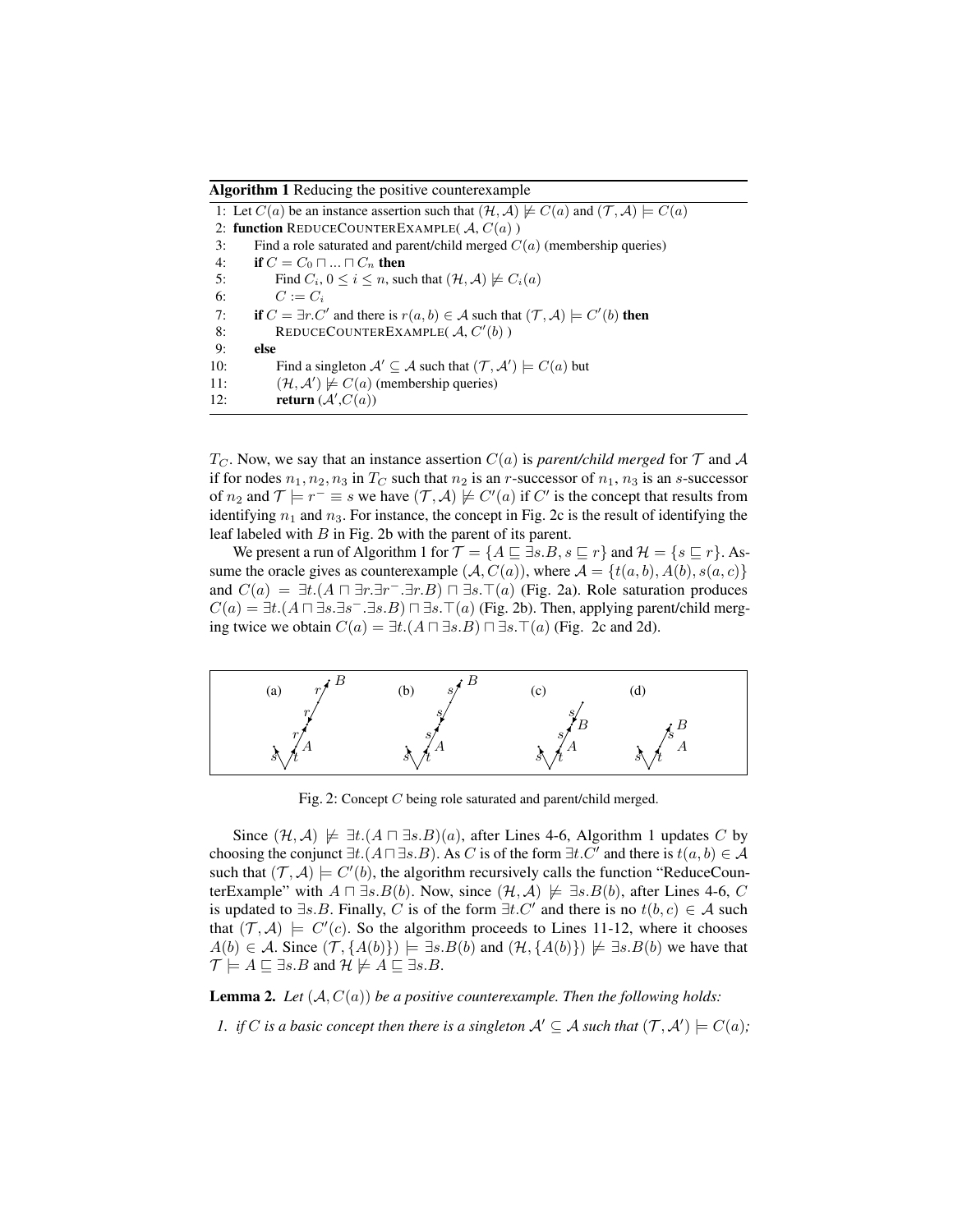Algorithm 2 Minimizing an ABox  $\mathcal A$ 

1: Let A be an ABox such that  $(\mathcal{T}, \mathcal{A}) \models A(a)$  but  $(\mathcal{H}, \mathcal{A}) \not\models A(a)$ , for  $A \in N_{\mathsf{C}}, a \in \mathsf{Ind}(\mathcal{A})$ . 2: function MINIMIZEABOX( A) 3: Concept saturate  $A$  with  $H$ 4: for every  $A \in N_c \cap \Sigma_{\mathcal{T}}$  and  $a \in \text{Ind}(\mathcal{A})$  such that 5:  $(\mathcal{T}, \mathcal{A}) \models A(a)$  and  $(\mathcal{H}, \mathcal{A}) \not\models A(a)$  do 6: Domain Minimize  $A$  with  $A(a)$ 7: Role Minimize  $A$  with  $A(a)$ 8: return  $(A)$ 

*2. if* C *is of the form*  $\exists r$ . C' (or  $\exists r$ <sup>-</sup>. C') and C *is role saturated and parent/child merged then either there is*  $r(a, b) \in A$  *(or*  $r(b, a) \in A$  *) such that*  $(\mathcal{T}, A) \models C'(b)$ *or there is a singleton*  $\mathcal{A}' \subseteq \mathcal{A}$  *such that*  $(\mathcal{T}, \mathcal{A}') \models C(a)$ *.* 

Lemma 3. *For any target DL-Lite*<sup>∃</sup> <sup>R</sup> *TBox* T *and hypothesis DL-Lite*<sup>∃</sup> <sup>R</sup> *TBox* H *given a positive data retrieval counterexample* (A, C(a))*, Algorithm 1 computes in time* polynomial in  $|\mathcal{T}|$ ,  $|\mathcal{H}|$ ,  $|\mathcal{A}|$  and  $|C|$  a counterexample  $C'(b)$  such that  $(\mathcal{T}, \mathcal{A}') \models C'(b)$ , *where*  $A' \subseteq A$  *is a singleton ABox.* 

*Proof.* (Sketch) Let  $(A, C(a))$  be the input of "ReduceCounterExample". The number of membership queries in Line 3 is polynomial in  $|C|$  and  $|T|$ . If C has more than one conjunct then it is updated in Lines 4-6, so  $C$  becomes either (1) a basic concept or (2) of the form  $\exists r.C'$  (or  $\exists r^- . C'$ ). By Lemma 2 in case (1) there is a singleton  $\mathcal{A}' \subseteq \mathcal{A}$  such that  $(\mathcal{T}, \mathcal{A}') \models C(a)$ , computed by Line 11 of Algorithm 1. In case (2) either there is a singleton  $A' \subseteq A$  such that  $(\mathcal{T}, A') \models C(a)$ , computed by Line 11 of Algorithm 1, or we obtain a counterexample with a refined  $C$ . Since the size of the refined counterexample is strictly smaller after every recursive call of "ReduceCounterExample", the total number of calls is bounded by  $|C|$ .

Using Theorem 2 and Theorem 1 we obtain:

**Theorem 3.** The DL-Lite $\frac{a}{\mathcal{R}}$  data retrieval framework is polynomially exact learnable.

**Polynomial Reduction for**  $\mathcal{EL}_{\mathsf{u}^{\mathsf{h}}}$  **TBoxes** In this section we give a polynomial algorithm computing g for  $\mathcal{EL}_{\mathsf{hbs}}$ . First we note that the concept assertion in data retrieval counterexamples  $(A, D(a))$  can always be made atomic. Let  $\Sigma_{\mathcal{T}}$  be the signature of the target TBox  $\mathcal{T}$ .

**Lemma 4.** *If*  $(A, D(a))$  *is a positive counterexample then by posing polynomially many membership queries one can find a concept name*  $A \in \Sigma_{\mathcal{T}}$  *and an individual*  $b \in \text{Ind}(\mathcal{A})$ *such that*  $(A, A(b))$  *is also a counterexample.* 

Thus it suffices to show that given a positive counterexample  $(A, D(a))$  with  $D \in$  $N_c$ , one can compute an  $\mathcal{EL}$  concept expression C bounded in size by  $|\mathcal{T}|$  such that  $(\mathcal{T}, \{C(b)\}) \models A(b)$  and  $(\mathcal{H}, \{C(b)\}) \not\models A(b)$ , where  $A \in \mathbb{N}_{\mathsf{C}}$ . As  $(\mathcal{T}, \{C(b)\}) \models$  $A(b)$  if and only if  $\mathcal{T} \models C \sqsubseteq A$ , we obtain a positive subsumption counterexample. Our algorithm for computing  $g$  is based on two operations: minimization, computed by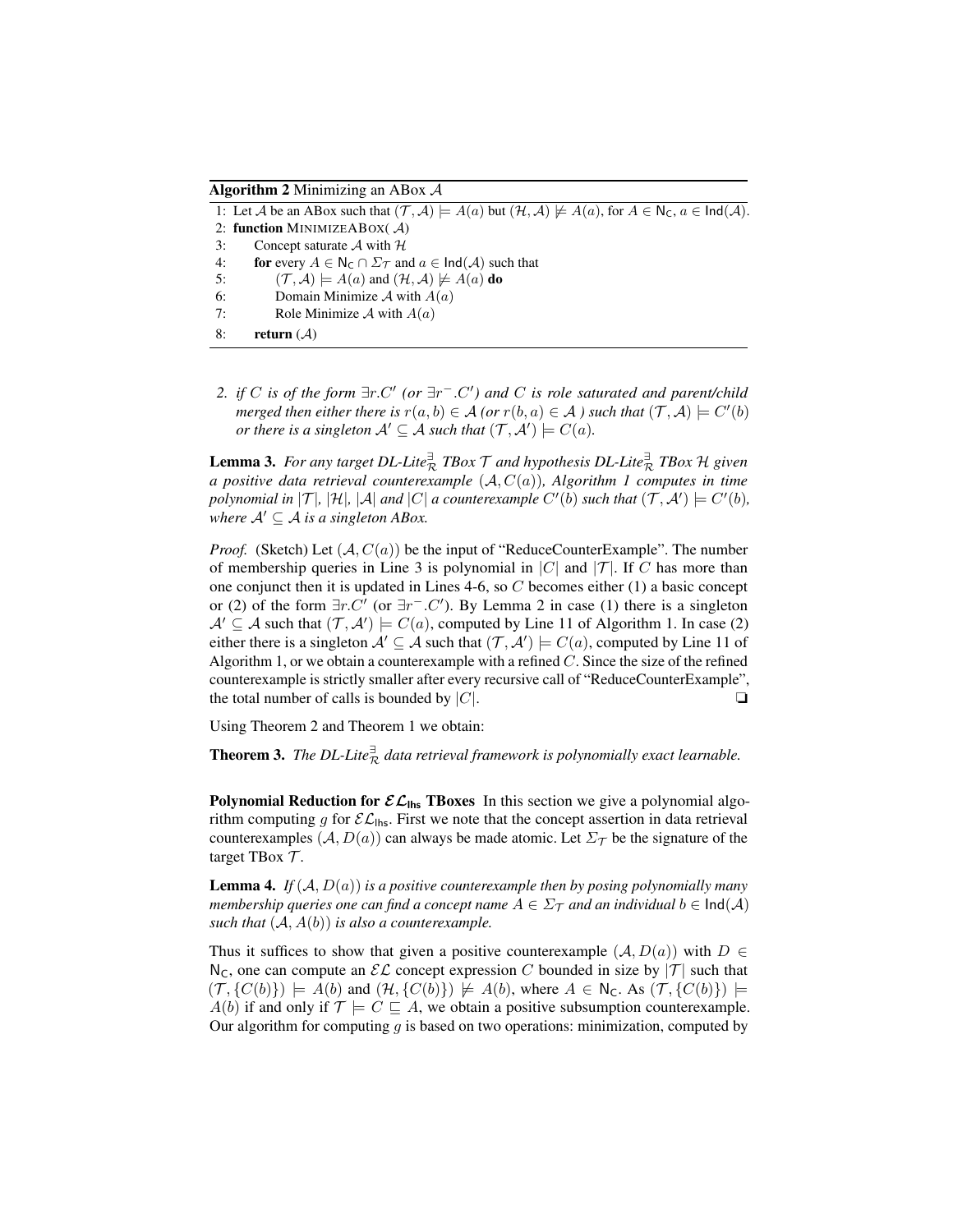Algorithm 3 Computing a tree shaped ABox

1: function FINDTREE( A) 2: MINIMIZEABOX( A) 3: while there is a cycle  $c$  in  $\mathcal A$  do 4: Unfold  $a \in \text{Ind}(\mathcal{A})$  in cycle c 5: MINIMIZEABOX $(A)$ 6: Let C be the concept expression corresponding to A with counterexample  $A(a)$ . 7: return  $(C(a), A(a))$ 

Algorithm 2, and unfolding. Algorithm 2 *minimizes* a given ABox with the following rules.

(Concept saturate A with H) If  $A(a) \notin A$  and  $(\mathcal{H}, \mathcal{A}) \models A(a)$  then replace A by  $\mathcal{A} \cup \{A(a)\}\$ , where  $A \in N_{\mathsf{C}} \cap \Sigma_{\mathcal{T}}$  and  $a \in \mathsf{Ind}(\mathcal{A})$ .

(Domain Minimize A with  $A(a)$ ) If  $A(a)$  is a counterexample and  $(\mathcal{T}, \mathcal{A}^{-b}) \models A(a)$ then replace A by  $A^{-b}$ , where  $A^{-b}$  is the result of removing from A all ABox assertions in which b occurs.

(Role Minimize A with  $A(a)$ ) If  $A(a)$  is a counterexample and  $(\mathcal{T}, \mathcal{A}^{-r(b,c)})$   $\models$  $A(a)$  then replace A by  $A^{-r(b,c)}$ , where  $A^{-r(b,c)}$  be obtained by removing a role assertion  $r(b, c)$  from A.

**Lemma 5.** *Given a positive counterexample*  $(A, D(a))$  *with*  $D \in \mathbb{N}_C$ *, Algorithm 2 computes in polynomially many steps with respect to*  $|\mathcal{A}|$ *,*  $|\mathcal{H}|$ *, and*  $|\mathcal{T}|$  *an ABox A' such* that  $|\text{Ind}(A')| \leq |\mathcal{T}|$  and  $(A', A(b))$  is a positive counterexample, for some  $A \in \mathsf{N}_\mathsf{C}$  and  $b \in \mathsf{Ind}(\mathcal{A}').$ 

It remains to show that  $A$  can be made tree-shaped. We say that  $A$  has an (undirected) cycle if there is a finite sequence  $a_0 \cdot r_1 \cdot a_1 \cdot ... \cdot r_k \cdot a_k$  such that (i)  $a_0 = a_k$  and (ii) there are mutually distinct assertions of the form  $r_{i+1}(a_i, a_{i+1})$  or  $r_{i+1}(a_{i+1}, a_i)$  in A, for  $0 \leq i < k$ . The *unfolding* of a cycle  $c = a_0 \cdot r_1 \cdot a_1 \cdot \ldots \cdot r_k \cdot a_k$  in a given ABox A is obtained by replacing c by the cycle  $c' = a_0 \cdot r_1 \cdot a_1 \cdot ... \cdot r_k \cdot a_{k-1} \cdot r_k \cdot \hat{a}_0 \cdot r_1 \cdot ... \cdot \hat{a}_{k-1} \cdot r_k \cdot a_0$ , where  $\hat{a}_i$  are fresh individual names,  $0 \le i \le k-1$ , in such a way that (i) if  $r(a_i, d) \in A$ , for an individual d not in the cycle, then  $r(\hat{a}, d) \in A$ ; and (ii) if  $A(a_i) \in A$  then  $A(\hat{a}_i) \in A$ individual d not in the cycle, then  $r(\hat{a}_i, d) \in A$ ; and (ii) if  $A(a_i) \in A$  then  $A(\hat{a}_i) \in A$ .<br>We prove in the full version that ofter every unfolding minimization step in Algo

We prove in the full version that after every unfolding-minimisation step in Algorithm 3 the ABox A on the one hand becomes strictly larger and on the other does not exceed the size of the target TBox  $\mathcal T$ . Thus Algorithm 3 terminates after a polynomial number of steps yielding a tree-shaped counterexample.

Lemma 6. *Algorithm 3 computes a minimal tree shaped ABox* A *with size polynomial in*  $|T|$  *and runs in polynomially many steps in*  $|T|$  *and*  $|A|$ *.* 

Using Theorem 2 and Theorem 1 we obtain:

**Theorem 4.** *The*  $\mathcal{EL}_{\text{ths}}$  *data retrieval framework is polynomially exact learnable.* 

#### 4 Limits of Polynomial Time Learnability

Our proof of non-polynomial learnability of general  $\mathcal{EL}$  TBoxes from data retrieval examples extends previous results on non-polynomial learnability of  $\mathcal{EL}$  TBoxes from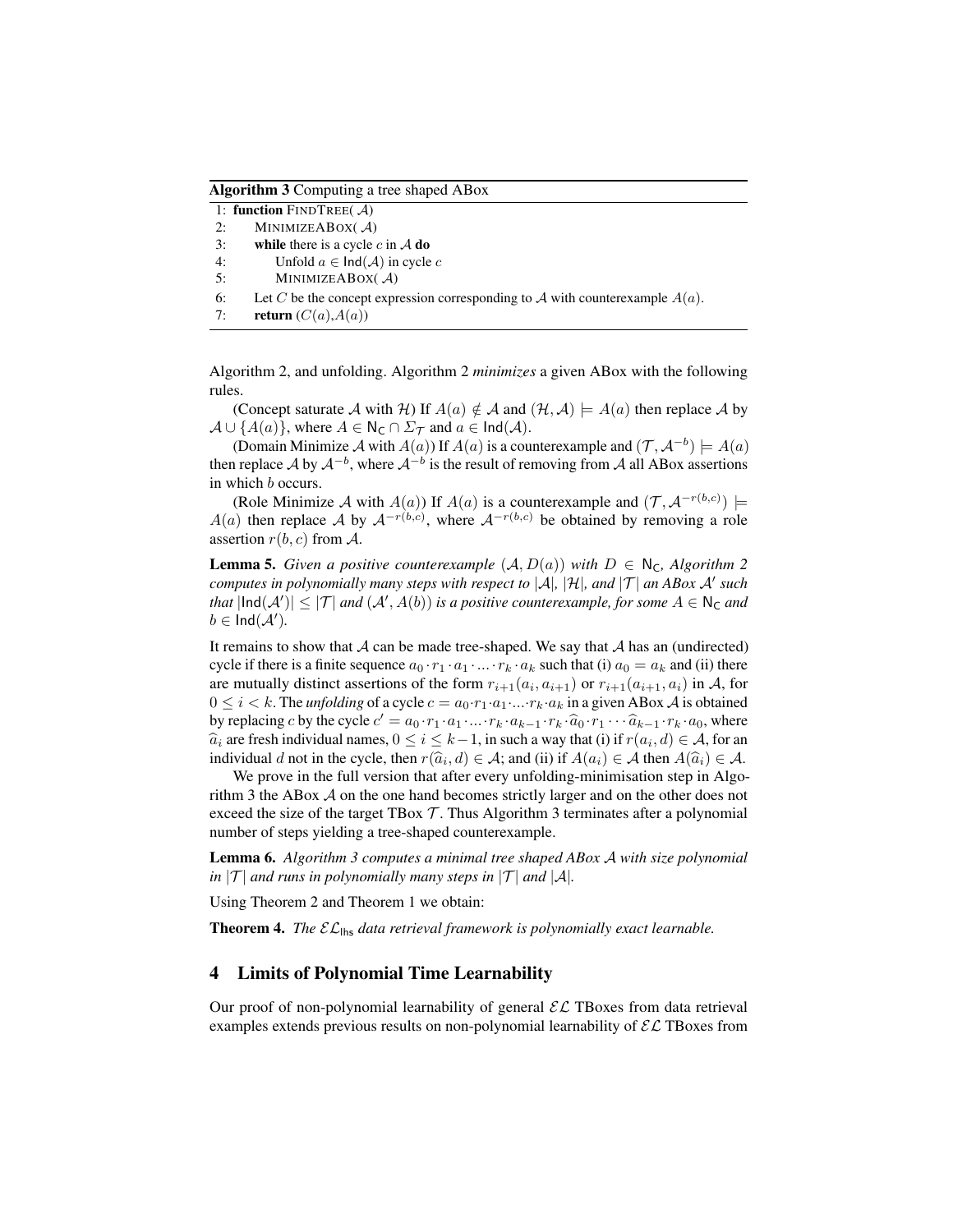subsumptions [12]. We start by giving a brief overview of the construction in [12], show that it fails in the data retrieval setting and then demonstrate how it can be modified.

The non-learnability proof in [12] proceeds as follows. A learner tries to exactly identify one of the possible target TBoxes  $\{\mathcal{T}_L \mid L \in \mathcal{L}_n\}$ , for a superpolynomial in n set  $\mathfrak{L}_n$  defined below. At every stage of computation the oracle maintains a set of TBoxes S, which the learner is unable to distinguish based on the answers given so far. Initially  $S = \{ \mathcal{T}_L \mid L \in \mathcal{L}_n \}$ . It has been proved that for any  $\mathcal{EL}$  inclusion  $C \sqsubseteq D$  either  $\mathcal{T}_L$   $\models C \sqsubseteq D$  for every  $L \in \mathfrak{L}_n$  or the number of  $L \in \mathfrak{L}_n$  such that  $\mathcal{T}_L \models C \sqsubseteq D$ does not exceed |C|. When a polynomial learner asks a membership query  $C \sqsubseteq D$  the oracle answers 'yes' if  $\mathcal{T}_L \models C \sqsubseteq D$  for every  $L \in \mathcal{L}_n$  and 'no' otherwise. In the latter case the oracle removes polynomially many  $\mathcal{T}_L$  such that  $\mathcal{T}_L \models C \sqsubseteq D$  from S. Similarly, for any equivalence query with hypothesis  $H$  asked by a polynomial learning algorithm there exists a polynomial size inclusion  $C \subseteq D$ , which can be returned as a counterexample and that excludes only polynomially many TBoxes from S. Thus, every query to the oracle reduces the size of  $S$  at most polynomially in  $n$ , but then the learner cannot distinguish between the remaining TBoxes of our initial superpolynomial set S.

The set of indices  $\mathfrak{L}_n$  and the target TBoxes  $\mathcal{T}_L$  are defined as follows. Fix two role names r and s. An *n*-tuple L is a sequence of role sequences  $(\sigma_1, \ldots, \sigma_n)$ , where every  $\sigma_i$  is a sequence of role names r and s, that is  $\sigma_i = \sigma_i^1 \sigma_i^2 \dots \sigma_i^n$  with  $\sigma_i^j \in \{r, s\}$ . Then  $\mathfrak{L}_n$  is a set of *n*-tuples such that for every  $L, L' \in \mathfrak{L}_n$  with  $L = (\sigma_1, \ldots, \sigma_n)$ ,  $L'=(\pmb{\sigma}_1',\ldots,\pmb{\sigma}_n'),$  if  $\pmb{\sigma}_i=\pmb{\sigma}_j'$  then  $L=L'$  and  $i=j.$  There are  $N=\lfloor 2^n/n\rfloor$  different tuples in  $\mathfrak{L}_n$ . For every  $n > 0$  and every n-tuple  $L = (\sigma_1, \ldots, \sigma_n)$  we define an acyclic  $\mathcal{EL}$  TBox  $\mathcal{T}_L$  as the union of  $\mathcal{T}_0 = \{X_i \sqsubseteq \exists r.X_{i+1} \sqcap \exists s.X_{i+1} \mid 0 \leq i < n\}$  and the following inclusions:

$$
A_1 \sqsubseteq \exists \sigma_1 . M \sqcap X_0 \qquad A_n \sqsubseteq \exists \sigma_n . M \sqcap X_0
$$
  
\n
$$
B_1 \sqsubseteq \exists \sigma_1 . M \sqcap X_0 \qquad \cdots \qquad B_n \sqsubseteq \exists \sigma_n . M \sqcap X_0
$$
  
\n
$$
A \equiv X_0 \sqcap \exists \sigma_1 . M \sqcap \cdots \sqcap \exists \sigma_n . M.
$$

where the expression  $\exists \sigma$ . C stands for  $\exists \sigma^1 \cdot \exists \sigma^2 \dots \exists \sigma^n \cdot C$ , M is a concept name that 'marks' a designated path given by  $\sigma$  and  $\mathcal{T}_0$  generates a full binary tree whose edges are labelled with the role names r and s and with  $X_0$  at the root,  $X_1$  at level 1 and so on.

In contrast to the subsumption framework, every  $T_L$  *can* be exactly identified using data retrieval queries. For example, as  $X_0 \sqcap \exists \sigma_1.M \sqcap \cdots \sqcap \exists \sigma_n.M \sqsubseteq A \in \mathcal{T}_L$ , a learning from data retrieval queries algorithm can learn all the sequences in the *n*tuple  $L = (\sigma_1, \ldots, \sigma_n)$ , by defining an ABox  $\mathcal{A} = \{X_0(a_1), r(a_1, a_2), s(a_1, a_2), \ldots, s(a_n, a_n)\}$  $r(a_{n-1}, a_n)$ ,  $s(a_{n-1}, a_n)$ ,  $M(a_n)$  and then proceeding with unfolding and minimizing A via membership queries of the form  $(\mathcal{T}_L, \mathcal{A}) \models A(a_1)$ .

To show the non-tractability for data retrieval queries, we first modify  $S$  in such a way that the concept expression which 'marks' the sequences in  $L = (\sigma_1, \ldots, \sigma_n)$  is now given by the set  $\mathfrak{B}_n$  of all conjunctions  $F_1 \sqcap \cdots \sqcap F_n$ , where  $F_i \in \{E_i, \overline{E}_i\}$ , for  $1 \leq i \leq n$ . Intuitively, every member of  $\mathfrak{B}_n$  encodes a binary string of length n with  $E_i$ encoding 1 and  $\bar{E}_i$  encoding 0. For every  $L \in \mathfrak{L}_n$  and every  $\mathbf{B} \in \mathfrak{B}_n$  we define  $\mathcal{T}_L^{\mathbf{B}}$  as the union of  $\mathcal{T}_0$  and the concept inclusions defined above with **B** replacing M.

Then for any sequence  $\sigma$  of length n there exists at most one  $L \in \mathcal{L}_n$ , at most one  $1 \le i \le n$  and at most one  $\mathbf{B} \in \mathfrak{B}_n$  such that  $\mathcal{T}_L^{\mathbf{B}} \models A_i \sqsubseteq \exists \sigma.\mathbf{B}$  and  $\mathcal{T}_L^{\mathbf{B}} \models$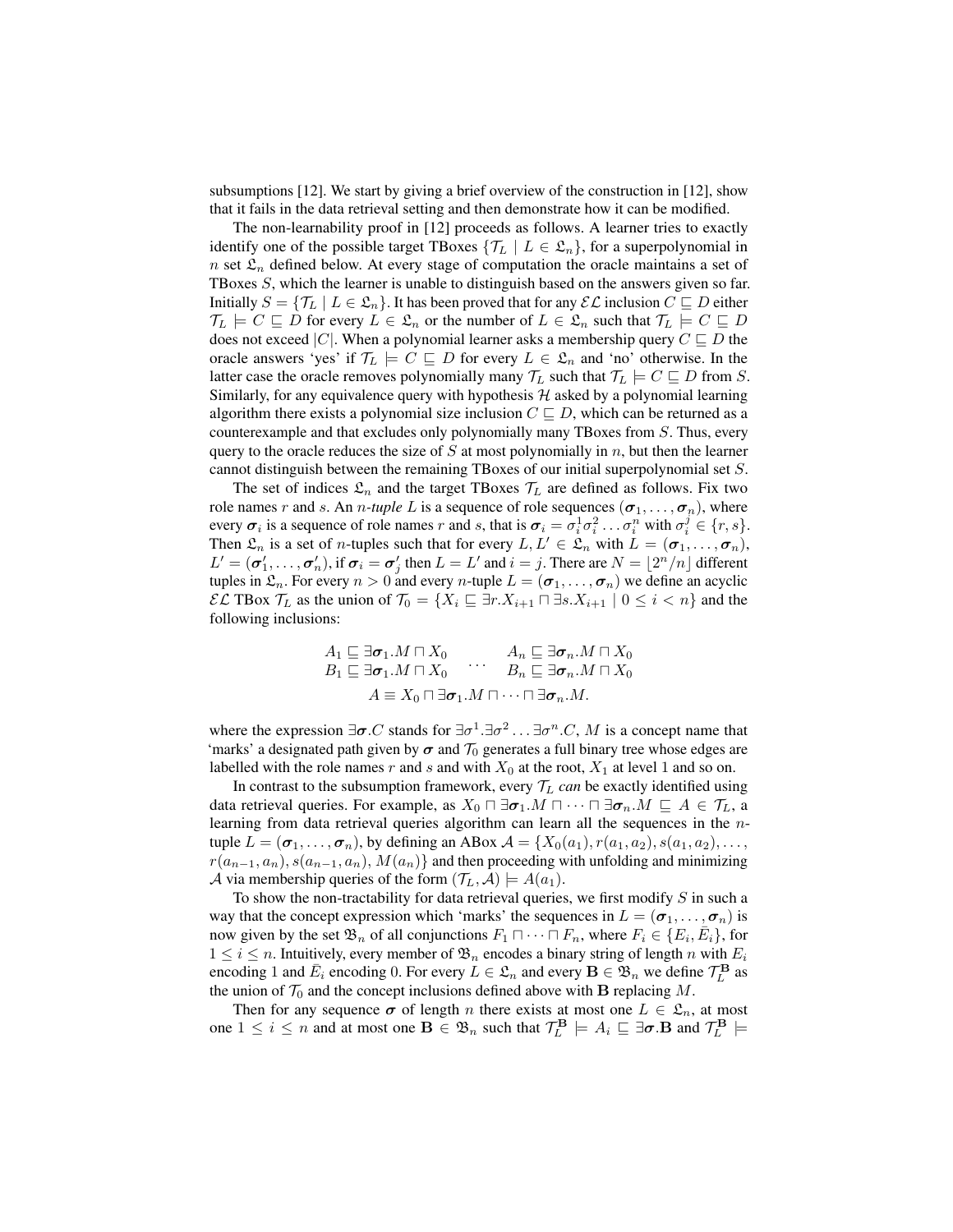$B_i \sqsubseteq \exists \sigma \cdot B$ . Notice that the size of each  $\mathcal{T}_L^B$  is polynomial in n and so  $\mathfrak{L}_n$  contains superpolynomially many *n*-tuples in the size of each  $\mathcal{T}_L^{\mathbf{B}}$ , with  $L \in \mathfrak{L}_n$  and  $\mathbf{B} \in \mathfrak{B}_n$ . Every  $\mathcal{T}_L^{\mathbf{B}}$  entails, among other inclusions,  $\prod_{i=1}^n C_i \sqsubseteq A$ , where every  $C_i$  is either  $A_i$  or  $B_i$ . Let  $\overline{\Sigma}_n$  be the signature of the TBoxes  $\overline{\mathcal{T}}_L^{\mathbf{B}}$  and consider a TBox  $\mathcal{T}^*$  defined as the following set of concept inclusions:

$$
\exists r. (E_1 \sqcap \bar{E}_1) \sqsubseteq (E_1 \sqcap \bar{E}_1), (E_1 \sqcap \bar{E}_1) \sqsubseteq \exists r. (E_1 \sqcap \bar{E}_1),
$$
  

$$
\exists s. (E_1 \sqcap \bar{E}_1) \sqsubseteq (E_1 \sqcap \bar{E}_1), (E_1 \sqcap \bar{E}_1) \sqsubseteq \exists s. (E_1 \sqcap \bar{E}_1),
$$
  

$$
(E_i \sqcap \bar{E}_i) \sqsubseteq A \text{ for every } 1 \le i \le n \text{ and every } A \in \Sigma_n \cap \mathsf{N}_{\mathsf{C}}
$$

The basic idea of extending our TBoxes with  $\mathcal{T}^*$  is that if  $a \in (E_i \cap \overline{E}_i)^{\mathcal{I}_A}$ , for an ABox A and individual  $a \in \text{Ind}(\mathcal{A})$ , then for all  $L \in \mathcal{L}_n$  and  $B \in \mathfrak{B}_n$ , we have  $(\mathcal{T}_L^{\mathbf{B}}, \mathcal{A}) \models D(b)$ , where D is any  $\mathcal{EL}$  concept expression over  $\Sigma_n$  and  $b \in \text{Ind}(\mathcal{A})$  is any successor or predecessor of  $a$  (or  $a$  itself). This means that for each individual in A at most one B of the  $2^n$  binary strings in  $\mathfrak{B}_n$  can be distinguished by data retrieval queries. The following lemma enables us to respond to membership queries without eliminating too many  $L \in \mathfrak{L}_n$  and  $\mathbf{B} \in \mathfrak{B}_n$  used to encode  $\mathcal{T}_L^{\mathbf{B}}$  in the set of TBoxes that the learner cannot distinguish.

**Lemma 7.** *For any ABox A, any*  $\mathcal{EL}$  *concept assertion*  $D(a)$  *over*  $\Sigma_n$ *, and any*  $a \in$  $\text{Ind}(\mathcal{A})$ *, if there is*  $L \in \mathfrak{L}_n$  *and*  $\mathbf{B} \in \mathfrak{B}_n$  *such that*  $(\mathcal{T}_L^{\mathbf{B}} \cup \mathcal{T}^*, \mathcal{A}) \models D(a)$  *then:* 

- $\mathbf{P} =$  *either* ( $\mathcal{T}_L^{\mathbf{B}} \cup \mathcal{T}^*, \mathcal{A}$ )  $\models D(a)$ *, for every*  $L \in \mathfrak{L}_n$  *and*  $\mathbf{B} \in \mathfrak{B}_n$ *, or*
- $(\mathcal{T}_{L_{\bullet}}^{\mathbf{B}} \cup \mathcal{T}^*, \mathcal{A}) \models D(a)$  for at most  $|D|$  elements  $L \in \mathfrak{L}_n$ , or
- $(\mathcal{T}_L^{\mathbf{B}} \cup \mathcal{T}^*, \mathcal{A}) \models D(a)$  *for at most*  $|\mathcal{A}|$  *elements*  $\mathbf{B} \in \mathfrak{B}_n$ *.*

The next lemma is immediate from Lemma 15 presented in [12]. It shows how the oracle can answer equivalence queries eliminating at most one  $L \in \mathfrak{L}_n$  used to encode  $\mathcal{T}_L^{\mathbf{B}}$  in the set S of TBoxes that the learner cannot distinguish.

**Lemma 8.** *For any*  $n > 1$  *and any*  $\mathcal{EL}$  *TBox*  $\mathcal{H}$  *in*  $\Sigma_n$  *with*  $|\mathcal{H}| < 2^n$ *, there exists an ABox A, an individual*  $a \in \text{Ind}(A)$  *and an*  $\mathcal{EL}$  *concept expression* D *over*  $\Sigma_n$  *such that (i) the size of A plus the size of D does not exceed* 6*n and (ii) if*  $(H, A) \models D(a)$  *then*  $(\mathcal{T}^\mathbf{B}_L, \mathcal{A}) \models D(a)$  for at most one  $L \in \mathfrak{L}_n$  and if  $(\mathcal{H}, \mathcal{A}) \not\models D(a)$  then for every  $L \in \mathfrak{L}_n$ *we have*  $(\mathcal{T}_L^{\mathbf{B}} \cup \mathcal{T}^*, \mathcal{A}) \models D(a)$ .

Then, by Lemmas 7 and 8, we have that: (i) any polynomial size membership query can distinguish at most polynomially many TBoxes from  $S$ ; and (ii) if the learner's hypothesis is polynomial size then there exists a polynomial size counterexample that the oracle can give which distinguishes at most polynomially many TBoxes from S.

Theorem 5. *The* EL *data retrieval framework is not polynomially exact learnable.*

## 5 Future Work

We plan to consider an extension of the learning protocol in which arbitrary conjunctive queries are admitted in queries to the domain expert/oracle. We then still have polynomial time learnability for  $\mathcal{EL}_{\mathsf{Ins}}$  but conjecture non-polynomial time learnability for DL-Lite $\frac{a}{\mathcal{R}}$ . Another extension is exact learnability for the Horn-extension of DL-Lite<sup> $\frac{3}{\mathcal{R}}$ </sup> for which we conjecture that polynomial time learnability still holds.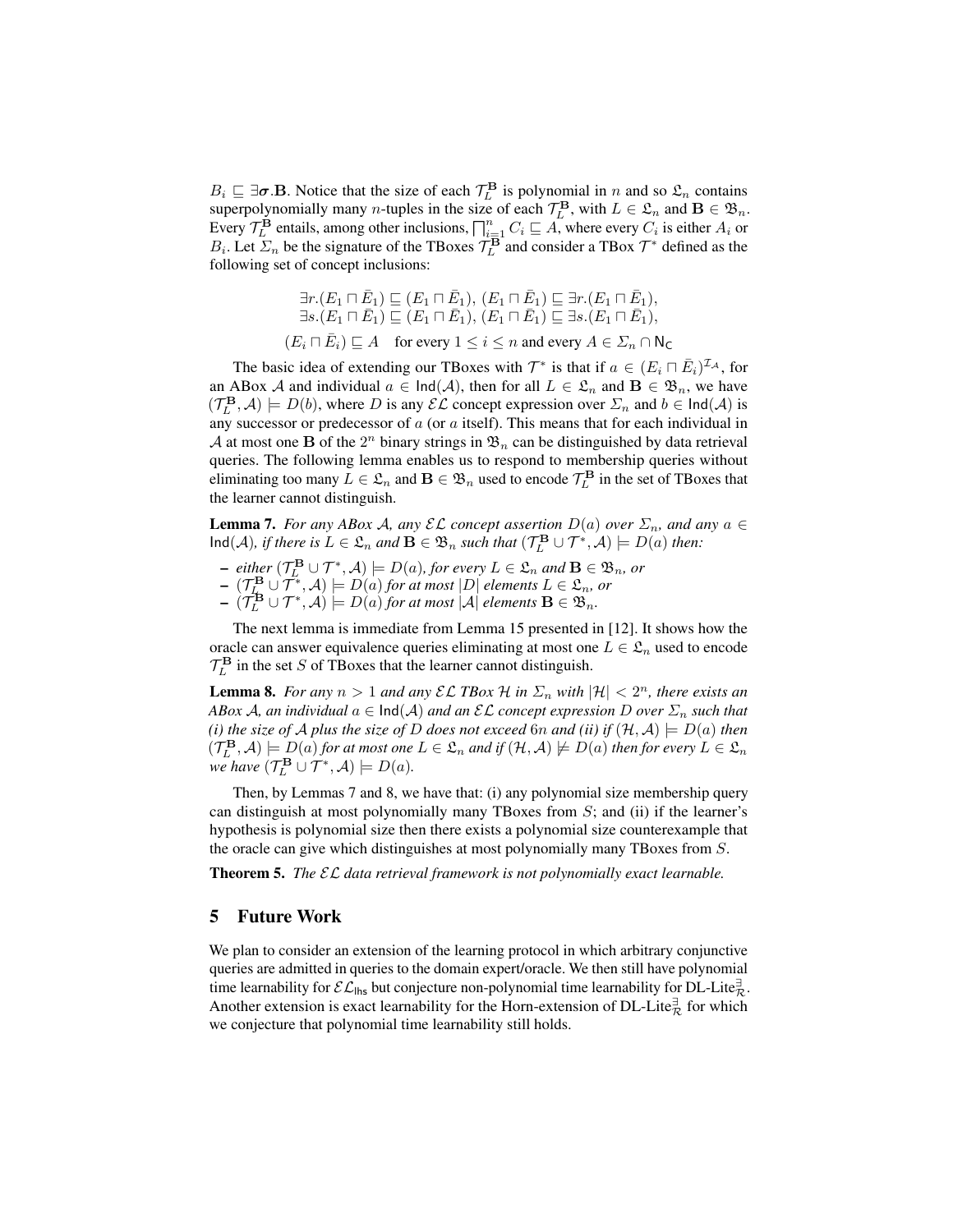# Bibliography

- [1] D. Angluin. Queries and concept learning. *Machine Learning*, 2(4):319–342, 1987.
- [2] F. Baader, S. Brandt, and C. Lutz. Pushing the  $\mathcal{EL}$  envelope. In *IJCAI*, pages 364–369. Professional Book Center, 2005.
- [3] F. Baader, D. Calvanese, D. McGuiness, D. Nardi, and P. Patel-Schneider. *The Description Logic Handbook: Theory, implementation and applications*. Cambridge University Press, 2003.
- [4] S. Bechhofer, I. Horrocks, C. Goble, and R. Stevens. Oiled: a reason-able ontology editor for the semantic web. In *KI 2001: Advances in Artificial Intelligence*, pages 396–408. Springer, 2001.
- [5] D. Borchmann and F. Distel. Mining of EL-GCIs. In *The 11th IEEE International Conference on Data Mining Workshops*, Vancouver, Canada, 11 December 2011. IEEE Computer Society.
- [6] P. Buitelaar, P. Cimiano, and B. Magnini, editors. *Ontology Learning from Text: Methods, Evaluation and Applications*. IOS Press, 2005.
- [7] D. Calvanese, G. De Giacomo, D. Lembo, M. Lenzerini, and R. Rosati. Tractable reasoning and efficient query answering in description logics: The *DL-Lite* family. *Journal of Automated reasoning*, 39(3):385–429, 2007.
- [8] P. Cimiano, A. Hotho, and S. Staab. Learning concept hierarchies from text corpora using formal concept analysis. *J. Artif. Intell. Res. (JAIR)*, 24:305–339, 2005.
- [9] J. Day-Richter, M. A. Harris, M. Haendel, S. Lewis, et al. Obo-edit an ontology editor for biologists. *Bioinformatics*, 23(16):2198–2200, 2007.
- [10] M. Frazier and L. Pitt. Learning From Entailment: An Application to Propositional Horn Sentences. In *ICML*, pages 120–127, 1993.
- [11] B. Konev, M. Ludwig, D. Walther, and F. Wolter. The logical difference for the lightweight description logic EL. *J. Artif. Intell. Res. (JAIR)*, 44:633–708, 2012.
- [12] B. Konev, C. Lutz, A. Ozaki, and F. Wolter. Exact learning of lightweight description logic ontologies. In *Principles of Knowledge Representation and Reasoning: Proceedings of the Fourteenth International Conference, KR 2014, Vienna, Austria, July 20-24, 2014*, 2014.
- [13] C. Lutz, R. Piro, and F. Wolter. Description logic TBoxes: Model-theoretic characterizations and rewritability. In *IJCAI*, pages 983–988, 2011.
- [14] Y. Ma and F. Distel. Learning formal definitions for snomed CT from text. In *Artificial Intelligence in Medicine - 14th Conference on Artificial Intelligence in Medicine, AIME 2013, Murcia, Spain, May 29 - June 1, 2013. Proceedings*, pages 73–77, 2013.
- [15] M. A. Musen. Protégé ontology editor. *Encyclopedia of Systems Biology*, pages 1763–1765, 2013.
- [16] C. Reddy and P. Tadepalli. Learning First-Order Acyclic Horn Programs from Entailment. In *in Proceedings of the 15th International Conference on Machine Learning; (and Proceedings of the 8th International Conference on Inductive Logic Programming*, pages 23–37. Morgan Kaufmann, 1998.